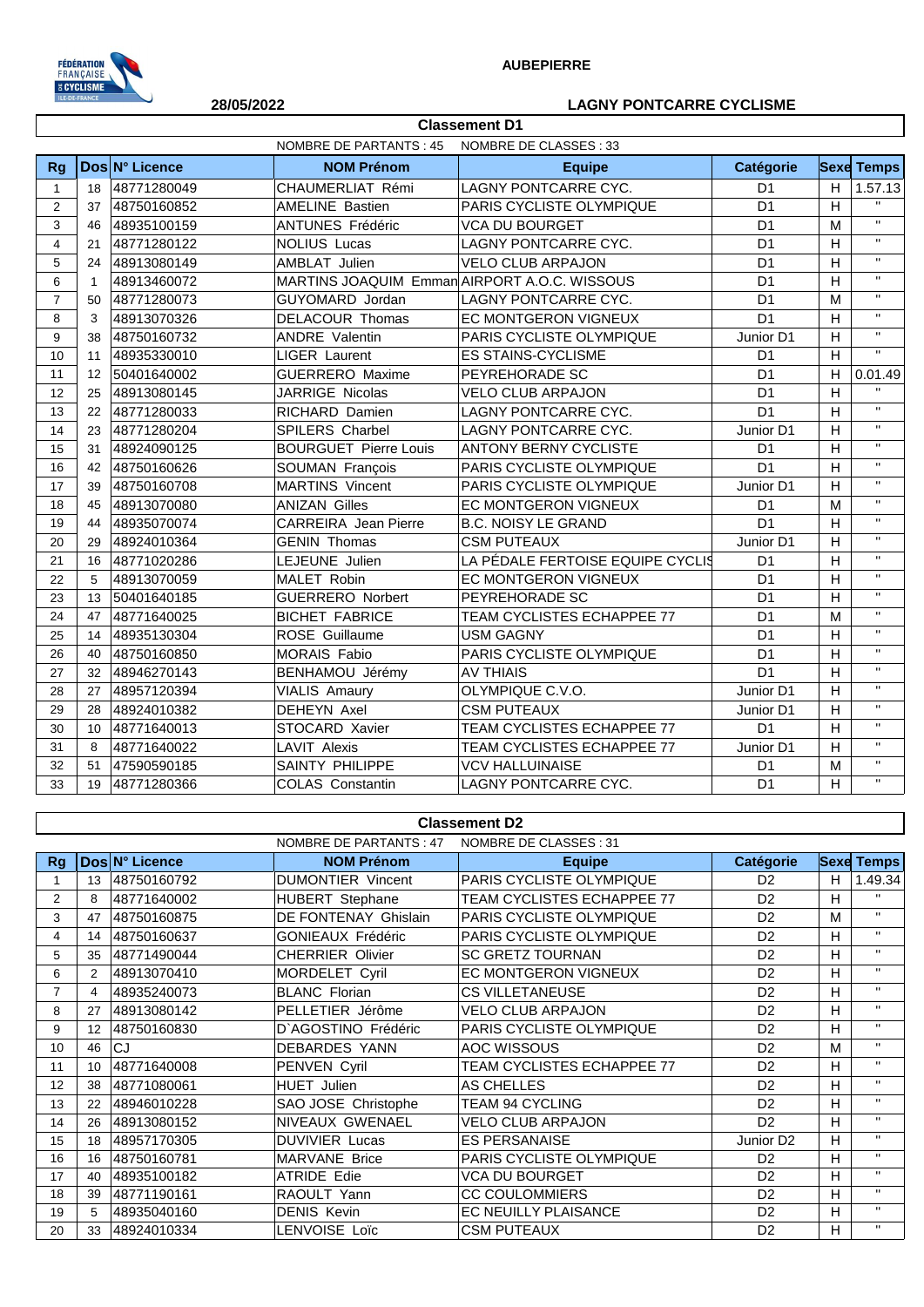| 21 | 24 | 48935050781 | IMOUASSA Brahim           | <b>CM AUBERVILLIERS 93</b>        | D <sub>2</sub> | н | $\mathbf{u}$ |
|----|----|-------------|---------------------------|-----------------------------------|----------------|---|--------------|
| 22 | 44 | 48771020242 | POULIZAC Eric             | LA PÉDALE FERTOISE EQUIPE CYCLIS  | D <sub>2</sub> | м | $\mathbf{H}$ |
| 23 | 30 | 48957080555 | <b>GARNIER Philippe</b>   | ARGENTEUIL VAL DE SEINE 95        | D <sub>2</sub> | н | $\mathbf{H}$ |
| 24 | 6  | 48935040161 | <b>DENIS Steve</b>        | <b>EC NEUILLY PLAISANCE</b>       | D <sub>2</sub> | H | $\mathbf{H}$ |
| 25 | 20 | 48946040479 | <b>BELBACHIR MEHDI</b>    | US CRETEIL                        | D <sub>2</sub> | н | $\mathbf{H}$ |
| 26 |    | 48771640015 | <b>BONTOUR Sébastien</b>  | <b>TEAM CYCLISTES ECHAPPEE 77</b> | D <sub>2</sub> | н | $\mathbf{H}$ |
| 27 |    | 48913070330 | <b>REMY</b> Jean Charles  | <b>EC MONTGERON VIGNEUX</b>       | D <sub>2</sub> | н | $\mathbf{H}$ |
| 28 | 17 | 48750160798 | TROUVÉ Yannick            | PARIS CYCLISTE OLYMPIQUE          | D <sub>2</sub> | н | $\mathbf{H}$ |
| 29 | 45 | 48771280311 | <b>CARPENTIER Laurent</b> | LAGNY PONTCARRE CYC.              | D <sub>2</sub> | м | $\mathbf{H}$ |
| 30 | 15 | 48750160227 | <b>HORREAUX Tristan</b>   | PARIS CYCLISTE OLYMPIQUE          | D <sub>2</sub> | н | $\mathbf{u}$ |
| 31 | 42 | 46100080429 | <b>LAURY CLEMENCE</b>     | <b>UVCA</b>                       | <b>TROYES</b>  | D | $\mathbf{H}$ |

### **Classement D3**

|                |                |                | NOMBRE DE PARTANTS : 37     | NOMBRE DE CLASSES : 28        |                  |   |                   |
|----------------|----------------|----------------|-----------------------------|-------------------------------|------------------|---|-------------------|
| <b>Rg</b>      |                | Dos N° Licence | <b>NOM Prénom</b>           | <b>Equipe</b>                 | <b>Catégorie</b> |   | <b>Sexe Temps</b> |
|                | 22             | 48771080123    | LEBRUN Stéphane             | AS CHELLES                    | D <sub>4</sub>   | H | 1.39.30           |
| $\overline{2}$ | 5              | 48957400025    | <b>MARTIN Emmanuel</b>      | TEAM BIKE CYCLISTE SAINT PRIX | D <sub>3</sub>   | Н | $\mathbf{H}$      |
| 3              | 18             | 48935330047    | <b>LEMAITRE Laurent</b>     | <b>ES STAINS-CYCLISME</b>     | D <sub>3</sub>   | н | $\mathbf{H}$      |
| 4              | 17             | 47020530009    | <b>VAN NIMMEN Romuald</b>   | VC CHATEAU THIERRY METROPOLE  | D <sub>3</sub>   | Н | $\mathbf{H}$      |
| 5              | 14             | 48771190158    | <b>USEL Thierry</b>         | <b>CC COULOMMIERS</b>         | D <sub>3</sub>   | H | $\mathbf{H}$      |
| 6              | 2              | 48935050778    | <b>GUYARD</b> Julien        | CM AUBERVILLIERS 93           | D <sub>3</sub>   | H | $\mathbf{H}$      |
| $\overline{7}$ | 23             | 48946090007    | <b>ALVES Alain</b>          | AVENIR DU VAL DE MARNE        | D <sub>3</sub>   | H | $\mathbf{H}$      |
| 8              | 26             | 42890130003    | DOURU Cyrille               | <b>VELO CENTRE YONNE</b>      | Arbitre Régional | H | $\mathbf{H}$      |
| 9              | 37             | 48913020435    | <b>VILELA Olivier</b>       | AS CORBEIL ESSONNES           | D <sub>3</sub>   | M | $\mathbf{H}$      |
| 10             | 24             | 48924010413    | <b>LHUISSIER Gilbert</b>    | <b>CSM PUTEAUX</b>            | D <sub>3</sub>   | н | $\mathbf{H}$      |
| 11             | 10             | 42891050266    | POSENATO Claude             | <b>VELO CLUB DU SENONAIS</b>  | D <sub>3</sub>   | н | $\mathbf{H}$      |
| 12             | 15             | 48771520070    | <b>LEMEY Eric</b>           | <b>TEAM CYCLISTE BUSSY</b>    | D <sub>3</sub>   | н | $\mathbf{H}$      |
| 13             | 8              | 48924090464    | MONTANT Jérôme              | <b>ANTONY BERNY CYCLISTE</b>  | D <sub>3</sub>   | Н | $\mathbf{H}$      |
| 14             | 6              | 48771280270    | <b>KURNIKOWSKI Sylvain</b>  | <b>LAGNY PONTCARRE CYC.</b>   | D <sub>3</sub>   | H | $\mathbf{H}$      |
| 15             | $\overline{7}$ | 48771280230    | TAUVERON Eric               | <b>LAGNY PONTCARRE CYC.</b>   | D <sub>3</sub>   | H | $\mathbf{H}$      |
| 16             | 25             | 48771150265    | <b>MORIN Christophe</b>     | TEAM PELTRAX - CSD            | D <sub>3</sub>   | Н | $\mathbf{H}$      |
| 17             | 31             | 48913400061    | PRUNIER David               | CMOM TEAM CYCLISTE MORANGIS   | D <sub>3</sub>   | M | $\mathbf{H}$      |
| 18             | 9              | 48924030008    | <b>BULTIEAU</b> Jean Pierre | RUEIL A.C.                    | D <sub>3</sub>   | Н | $\mathbf{H}$ .    |
| 19             | 29             | 48771420038    | <b>LEONARD Luc</b>          | UCM VENEUX LES SABLONS        | D <sub>3</sub>   | M | $\mathbf{H}$      |
| 20             | 36             | 48913070131    | <b>MULLOIS Claude</b>       | <b>EC MONTGERON VIGNEUX</b>   | D <sub>3</sub>   | M | $\mathbf{H}$      |
| 21             | 33             | 48924110384    | <b>GAGNEUR Xavier</b>       | <b>CSM CLAMART</b>            | D <sub>3</sub>   | M | $\mathbf{H}$      |
| 22             | 11             | 42891050307    | <b>TIMBERT Patrick</b>      | <b>VELO CLUB DU SENONAIS</b>  | D <sub>3</sub>   | Η | $\mathbf{H}$      |
| 23             | 34             | 48913070207    | FARDEAU Frédéric            | <b>EC MONTGERON VIGNEUX</b>   | D <sub>3</sub>   | M | $\mathbf{H}$      |
| 24             | 21             | 48935040095    | <b>DESESQUELLE William</b>  | EC NEUILLY PLAISANCE          | D <sub>3</sub>   | H | $\mathbf{H}$      |
| 25             | 3              | 48935050783    | <b>PASQUIER Olivier</b>     | <b>CM AUBERVILLIERS 93</b>    | D <sub>3</sub>   | H | $\mathbf{H}$      |
| 26             | 28             | 48771150192    | <b>MARIA Didier</b>         | TEAM PELTRAX - CSD            | D <sub>3</sub>   | M | $\mathbf{H}$      |
| 27             | 27             | 48935190065    | <b>LEMAITRE Laurent</b>     | <b>SE PAVILLONNAIS</b>        | D <sub>3</sub>   | Н | $\mathbf{H}$      |
| 28             | 30             | 47787413651    | <b>SCHAAF CHRISTIAN</b>     | <b>SCGT</b>                   | D <sub>3</sub>   | M | $\mathbf{H}$      |

### **Classement D4** NOMBRE DE CLASSES : 58 NOMBRE DE PARTANTS : 75 Rg Dos N° Licence **NOM Prénom Equipe** Catégorie Sexe Temps  $\overline{54}$ 48771520063 LEGEAY Frédérick **TEAM CYCLISTE BUSSY**  $\overline{D4}$  $\overline{H}$  $1.28.18$  $\mathbf{1}$  $\overline{2}$  $56$ 48913390037 **MILLERET Laurent EC MORSANG SUR ORGE**  $\overline{D4}$  $\overline{H}$  $\overline{u}$  $61$ 48935190047 **VAN VETTEREN Thierry SE PAVILLONNAIS**  $\overline{D4}$  $\overline{H}$ 3 **LAGNY PONTCARRE CYC**  $\overline{u}$  $\overline{4}$  $\overline{21}$ 48771280371 LESGENT Jean Philippe  $\overline{D4}$  $\overline{\overline{\overline{\mathsf{H}}}}$ 48948000090 **HALKO Pascal**  $\overline{D4}$  $\overline{M}$  $\overline{u}$  $\overline{5}$  $65$  $\overline{u}$ 48935130059 LEBOUCQ Bernard **USM GAGNY**  $\overline{D4}$  $\overline{H}$  $\overline{6}$  $33$  $\overline{7}$  $15$ 48957110191 **LABBE** Marc US EZANVILLE ECOUEN D<sub>4</sub>  $\overline{\mathsf{H}}$  $\overline{\mathbf{u}}$  $\overline{u}$  $\overline{8}$  $\overline{14}$ 48935040087 **THEURET Marc** EC NEUILLY PLAISANCE  $\overline{D4}$  $\overline{H}$ π  $\overline{9}$ 66 48758000195 **GRIPPAI PASCAI INDIVIDUEL**  $\overline{u}$ NOURRY LAURENT EC NEUILLY PLAISANCE  $\overline{D4}$  $\overline{H}$  $10$ 48935040158  $12$  $\overline{11}$ EC NEUILLY PLAISANCE  $\overline{u}$ **KERKRI Abdelkader**  $\overline{D4}$  $\overline{H}$  $\overline{8}$ 48935040156 RAMOS Eric **CMOM TEAM CYCLISTE MORANGIS** inisateur Critériun  $\overline{H}$  $\overline{u}$  $\overline{12}$ 48913400003 49 48782160131 **GIROU Philippe** EC VELIZY 78  $\overline{D4}$  $\overline{H}$  $\overline{u}$  $13$  $\overline{z}$ LETAILLEUR Lionel  $14$ 63 48913130053 **AVENIR CYCLISTE DE LARDY**  $\overline{D4}$  $\overline{M}$  $\overline{\mathbf{u}}$  $15$  $36$ 48913070255 PAPINAUD Joël **EC MONTGERON VIGNEUX**  $\overline{D4}$  $\overline{H}$  $\overline{\mathbf{u}}$  $16$  $\overline{46}$ 48771230143 **BELAIR Olivier VC SULPICIEN**  $\overline{D4}$  $\overline{H}$  $\overline{\mathbf{u}}$  $\overline{u}$  $\overline{17}$  $\overline{4}$ 48935230006 **DEWILDE Philippe EC NOISEENNE**  $\overline{D4}$  $\overline{H}$ LE COLLONNIER Eric  $\overline{18}$  $\overline{76}$ 48771130374 **VC FONTAINEBLEAU AVON**  $D4$  $\overline{M}$  $\overline{\mathbf{u}}$  $\overline{D4}$  $\overline{19}$  $\overline{43}$ 48771190041 BORROZ Jean Louis **CC COULOMMIERS**  $\overline{H}$  $\overline{D4}$ 48771080057 **HUET** Laurent  $\overline{H}$  $\overline{20}$  $41$ AS CHELLES PARISIS A.C. 95 48957140138 **HERISSON** Jean Marie  $\overline{D4}$  $\overline{u}$  $\overline{21}$  $24$  $\overline{H}$  $22$  $\overline{22}$ 48771280155 REGNAULT Tristan **LAGNY PONTCARRE CYC.**  $\overline{D4}$  $\overline{H}$  $\overline{\mathbf{u}}$